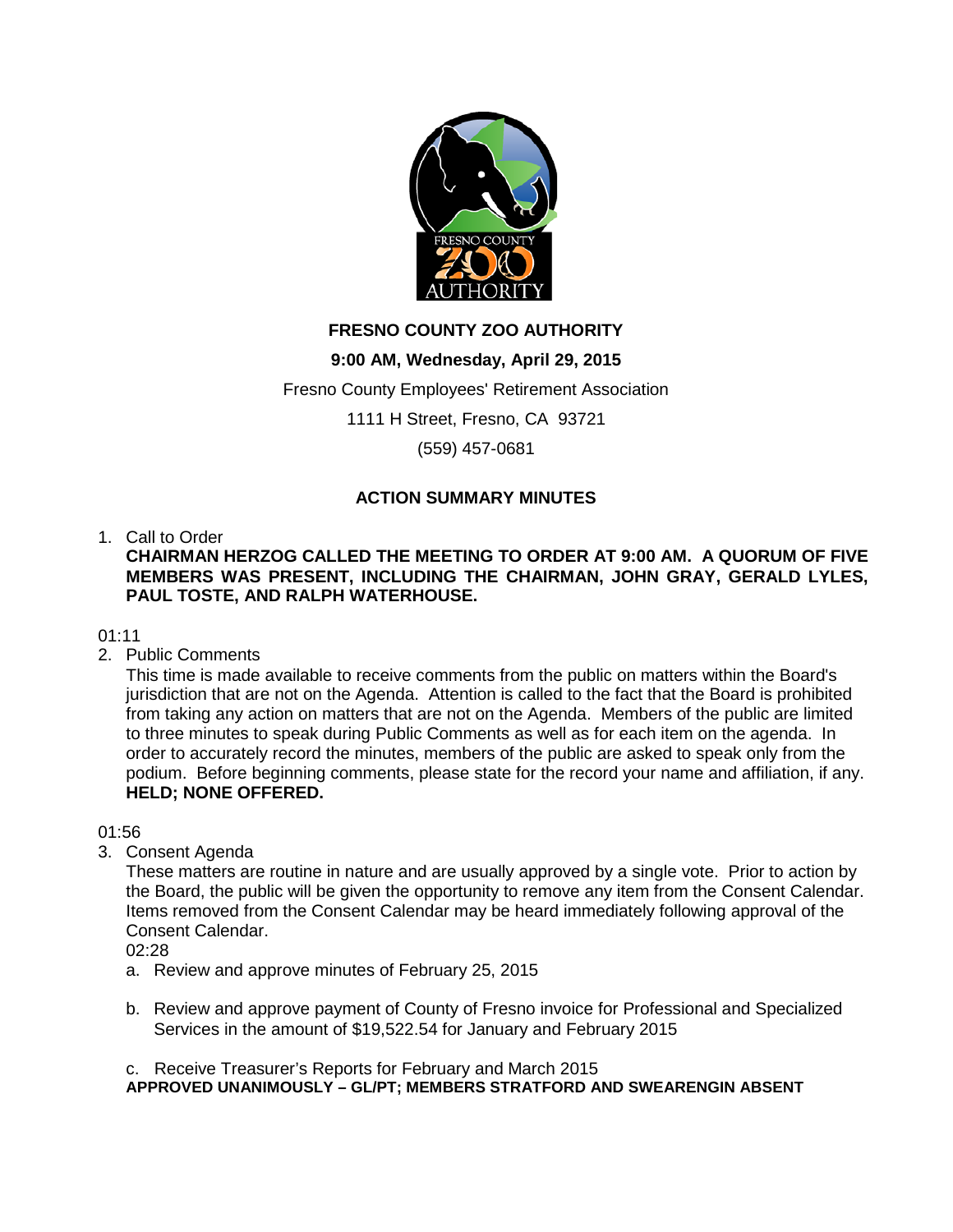#### 02:45

- 4. Receive Fresno Chaffee Zoo Director's report
	- **RECEIVED; DIRECTOR SCOTT BARTON REPORTED ON STRONG ATTENDANCE AND THE LIKELIHOOD OF BREAKING LAST YEAR'S APRIL ATTENDANCE OF 100,000. HE ALSO EXPECTS ATTENDANCE FOR THE END OF THE YEAR TO BE STRONG AS WELL, WITH THE OPENING OF AFRICAN ADVENTURE IN OCTOBER. CONSTRUCTION IS ON SCHEDULE AND EXPECTED TO FINISH IN AUGUST. DESIGN OF THE NEW TIGER EXHIBIT HAS BEGUN. OTHER FUTURE PLANS INCLUDE AN EDUCATION ANIMAL FACILITY, COMMISSARY UPGRADE, AND SMALL EXPANSION OF DINO DIG. RESPONDING TO BOARD MEMBER INQUIRIES, MR BARTON REPORTED THAT NO FUNDS, STAFF OR RESOURCES FROM THE ZOOCORP, THE ZOO OR MEASURE Z WILL BE USED FOR THE RESTORATION OR MANAGEMENT OF STORYLAND AND PLAYLAND. MR. BARTON AND ZOO CORPORATION CHAIRMAN VALENTINO ARE VOLUNTEERING THEIR TIME TO ASSIST THE TRANSITION OF THE ORGANIZATION'S NEW BOARD.**

13:23

5. Receive Fresno Chaffee Zoo Corporation Chief Financial Officer's report **RECEIVED; CHIEF FINANCIAL OFFICER BRIAN GOLDMAN REPORTED THAT THE EXPECTED 100,000 VISITORS IN APRIL WILL BE THE SECOND BUSIEST MONTH IN THE ZOO'S HISTORY. YEAR-TO-DATE, ATTENDANCE IS 4% LESS THAN LAST YEAR, BUT WITH THE OPENING OF AFRICAN ADVENTURE, THE LAST THREE MONTHS OF THE YEAR SHOULD BE VERY BUSY. OPERATING EXPENSES ARE 10% UNDER BUDGET, WITH AN OPERATING SURPLUS OF \$177,674. FIRST QUARTER COMBO TICKET SALES ARE 89% AHEAD OF, AND ALMOST DOUBLE LAST YEAR'S. THE AUDIT IS IN PROCESS AND SHOULD BE AVAILABLE BY THE JUNE MEETING.**

21:21

6. Approve an increase to the Zoo Authority's Professional and Specialized Services appropriations by \$27,389.65

**AFTER DISCUSSION THE INCREASE WAS APPROVED UNANIMOUSLY – GL/PT; MEMBERS STRATFORD AND SWEARENGIN ABSENT**

# 25:30

- 7. Payment/Reimbursement of Measure Z Election Costs
	- a. Approve payment of \$72,389.65 from the Zoo Authority's 2014-15 Administrative Budget for Professional and Specialized Services to the Fresno County Clerk/Registrar of Voters for the direct (add-on) costs to place Measure Z on the November 4, 2014 Statewide General Election ballot.
	- b. Adopt Resolution 2015-01 accepting donation of \$72,389.65 from Fresno Chaffee Zoo Corporation for the cost to place Measure Z on the November 4, 2014 State-wide General Election ballot.

# **WITHOUT DISCUSSION BOTH ACTIONS WERE APPROVED UNANIMOUSLY – PT/GL; MEMBERS STRATFORD AND SWEARENGIN ABSENT**

# 27:00

8. Conduct first reading of amendments to bylaws, and waive reading in its entirety **AFTER CLARIFICATION ON PUBLIC COMMENT AND THE ACTION, A QUORUM OF FIVE MEMBERS APPROVED UNANIMOUSLY TO HOLD A SECOND READING OF THE BYLAWS - - GL/RW; MEMBERS STRATFORD AND SWEARENGIN ABSENT.**